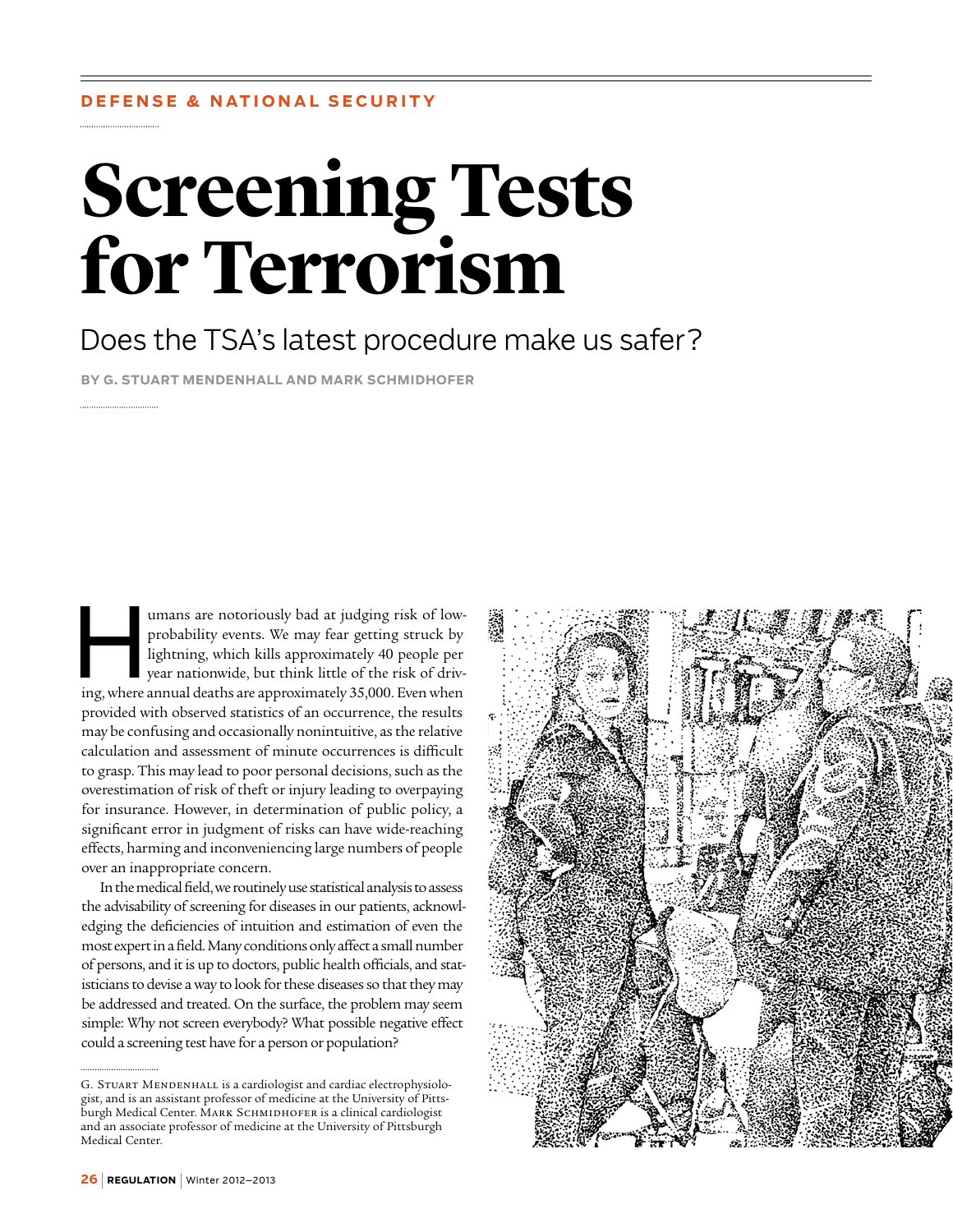Unfortunately, in real life no diagnostic test—medical or otherwise—can be free. By "free" we mean not just without monetary cost, but without the costs of discomfort, hassle, or risk of harm to the individual being tested or undergoing the procedure. As an example, a screening CAT scan to look for cancer may ironically contribute to cancer, as those same X-rays have a possibility albeit low—of damaging DNA. If the cancer is infrequent enough, or there is no benefit to early detection, the low risk of screening may not be justified. Similarly, an invasive test with needles, pain, or discomfort may be subjectively worse to a patient than a small probability of a disease. We must judge low risks carefully, balancing one risk against another, weighted by their relative desirability or undesirability.

Policy decisions such as the implementation of broad screening measures are difficult to make with absence of emotion, yet these are precisely the types of decisions that are best made by appealing to facts to prevent distortions based on incorrect assumptions or perceptions. For instance, prostate cancer has a yearly incidence (diagnoses made per year) of around 180,000 in the United States, and about 29,000 die from this disease each year. Many of these cancers can be detected by a rectal exam or simple blood test, so, on cursory examination, it seems to follow naturally that doctors should issue a recommendation to screen all males. Indeed, a few groups have heavily invested in public service announcements to recommend screening, coupled with

highly emotional appeals that "if you love your partner, you will get him screened." However, the low specificity of the test means that many men who would test positive may not have prostate cancer, or would have a very benign form of it. They may then be subject to unneeded and invasive treatment, including biopsy and surgery, and suffer consequences including incontinence and impotence. Many men will die from something else, old age or another medical condition, not a slowly growing, yet now discovered, prostate cancer. The indignity and suffering resulting from the screening itself may indeed be worse than the disease. After closely looking at the outcomes of widespread screening, the U.S. Preventative Services Task Force has not recommended routine prostate screening in men, citing the insufficient evidence that it overall favorably affects outcomes.

Screening tests are never perfect in real life. How accurate each test is, and the types of failures or misdiagnoses that occur, may be closely characterized in well-defined methods. The World Health Organization formalized these in the 1968 publication "Principles and Practice of Screening for Disease," a landmark formulation of concepts that remain at the cornerstone of detection of rare diseases in a population. The core metrics outlined for analysis of the performance, and thus fitness for widespread implementation, of a screening test are validity, reliability, yield, cost, and acceptance by the population. We will discuss each of these in detail in this article, as they

> apply to another type of screening that affects much of the public today: airport screening procedures for terrorist activity.

The U.S. Transportation Security Administration has recently started adding an additional "layer of screening" designed to detect terrorism, based on "behavior detection." The new screening regimen, which goes by the clever acronym "SPOT" (for "Screening Passengers by Observation Techniques"), uses seconds-long interviews with passengers to look for "micro-expressions" that will give "evidence of deception." Subjects who fail this screen will then be sent for higher levels of screening. The program is currently slated for Boston's Logan Airport and a few others, but if the program shows value, there are advertised plans for it to be implemented more widely.

Could a program like this help find terrorists? Just as a medical test is designed to detect a rare condition, this interview is designed to "diagnose" terrorists. We can thus use the principles of evaluating medical screening

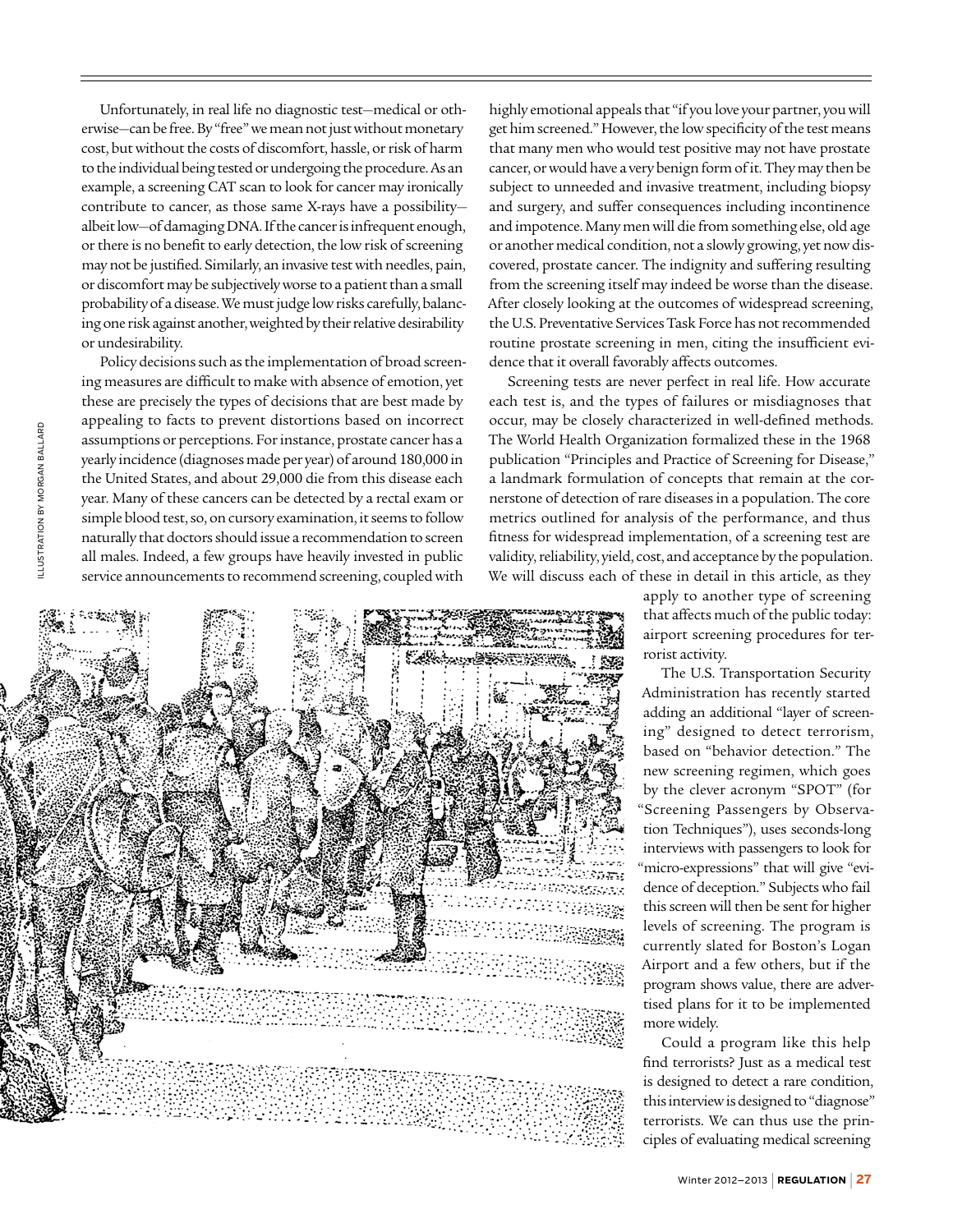to theorize what to expect from the TSA's new terrorism screen.

#### **Terrorism And Thomas Bayes**

As outlined, the first question we should ask of any test is, "Is the test valid?" That is, what is its performance? How many times does it miss disease (false negative), and how many times does it over-diagnose (false positive)? Just as in medical testing, no real-world test can perform perfectly and there are always tradeoffs that must be made in implementation. A test can be more or less sensitive (meaning that it catches/flags most of what it is designed to detect), and more or less specific (meaning it rarely flags inappropriately), but it is not possible for any real life test to have 100 percent accuracy.

However, even with extremely good tests, when attempting to detect small probabilities, a problem emerges. This was first characterized in the 18th century by Thomas Bayes, and gave rise to the mathematical theorem that is named for him. The theorem tells us how sure we can be of the presence or absence of a condition after application of an imperfect test when applied to a rare condition, be it a disease or a terrorist. Surprisingly, when evaluated using this theorem, we discover that many tests may not add any net benefit and may indeed be harmful on net, wasting time and resources.

Bayes' Theorem states that the probability of a condition actually being present in the face of a positive result of a test is equal to the probability of the test being positive when the condition is actually present (a measure of the sensitivity of the test), multiplied by the probability of the condition actually being present, divided by the overall probability of a positive test result.

To better flesh out this equation, we first need to define a few terms. The "true positive" rate is the fraction of people who actually have a condition that will have a positive test. The "false positive" rate is the fraction of people who don't have a condition but will have an abnormal (positive) test. The "prevalence" of a condition is the fraction of the tested population who actually have the condition. Mathematical shorthand for a conditional probability is  $P(A|B)$ , read as "probability of A given B." Concerning terrorism, we can express Bayes' Theorem for the probability of identifying a terrorist using the TSA's new behavioral testing screen as follows:

there have been 19 September 11th terrorists, 1 underwear bomber that was not detected by screening, and 1 shoe bomber, also undetected. That means that there have been 21 persons actively engaged in terrorism who boarded U.S. flights in 11 years. To make the math easier, let's substantially increase the number of terrorists and say that 50 active terrorists board U.S. flights in a decade. Thus, the probability of an airline flyer, chosen at random, being a terrorist on a mission is:

#### 50 ÷ (2,000,000 × 365 × 10) = 0.000000007

Now, assume that our screeners are really good and in a few seconds of a conversation they are able to correctly spot 99 percent of actual terrorists that they would ever see. The true positive rate is thus 0.99. Also assume that an unrealistically low rate of normal individuals—say 1 percent—are "nervous fliers" who will flunk their interview even though they are perfectly innocuous, or the screener's preconception causes him to assume they are terrorists based on certain characteristics, and thus he flags them. The false positive rate is thus 0.01. Doing the math, what is the probability that an individual is a terrorist if he is flagged by behavior detection? Using Bayes' Theorem, it would equal:

#### $(0.99 * 0.000000007) ÷ {0.99 * 0.000000007} + (0.01 * 0.999999993)} = 0.00000069$

So, even with unrealistically good interviewers, if somebody flunks a behavior detection test, he or she has a 1in 1.5 million chance of being an actual terrorist. Playing with these equations tells us that this test adds large amounts of value only when the probability of a non-terrorist flunking the test (being flagged inappropriately) is near to the probability of being a terrorist—that is, extremely low and near zero.

We can infer some more realistic performance estimates of the SPOT test by looking at observed performance of similar procedures. Known to many people through portrayal in film and television, and occasionally used in actual investigative work, the polygraph "lie detector" test measures numerous physiologic parameters including heart and respiratory rate, blood pressure, and skin conductance in order to determine if the subject is being deceptive. These parameters are reviewed during the examination and after data collection. Despite this extensive analysis, the efficacy is undoubtedly low and the accuracy of the test itself remains quite controversial. Many experts

| $P$ (terrorist I abnormal behavior) = | $P$ (abnormal behavior I terrorist) $\times$ P (terrorist)                                                            |  |
|---------------------------------------|-----------------------------------------------------------------------------------------------------------------------|--|
|                                       | P(abnormal behavior   terrorist) $\times$ P(terrorist) + P(abnormal behavior   nonterrorist) $\times$ P(nonterrorist) |  |

As the prevalence of terrorists goes to zero, the test rapidly diminishes in value, as the probability of any actual positive result (a good detection by the TSA interviewer) also rapidly approaches zero. Similarly, if the false negative rate (inappropriate positive result of the test) is much higher than the prevalence, the test again rapidly diminishes in value. This can explain why the results of many screening tests are not very useful

Let's analyze SPOT using Bayes' Theorem and some numerical approximations and conservative assumptions. There are 2 million domestic air travelers each day. Over the past 11 years,

feel that the overall accuracy of the st, as implemented, is no better than chance. Generous estimates of testing

would give an overall sensitivity and specificity of 80 percent.

A lie detector test requires numerous sensors and takes several hours. If the TSA's short-term behavior detection program has the specificity of a full polygraph, the most favorable assumptions, and if the interviewers correctly catch 100 percent of true terrorists, the chance of a flagged person actually being a terrorist is 1 in 115 million.

The above analysis is extremely generous in its assumptions regarding any actual sensitivity and specificity of the SPOT test, which in truth is most likely not any better than chance. In 2008,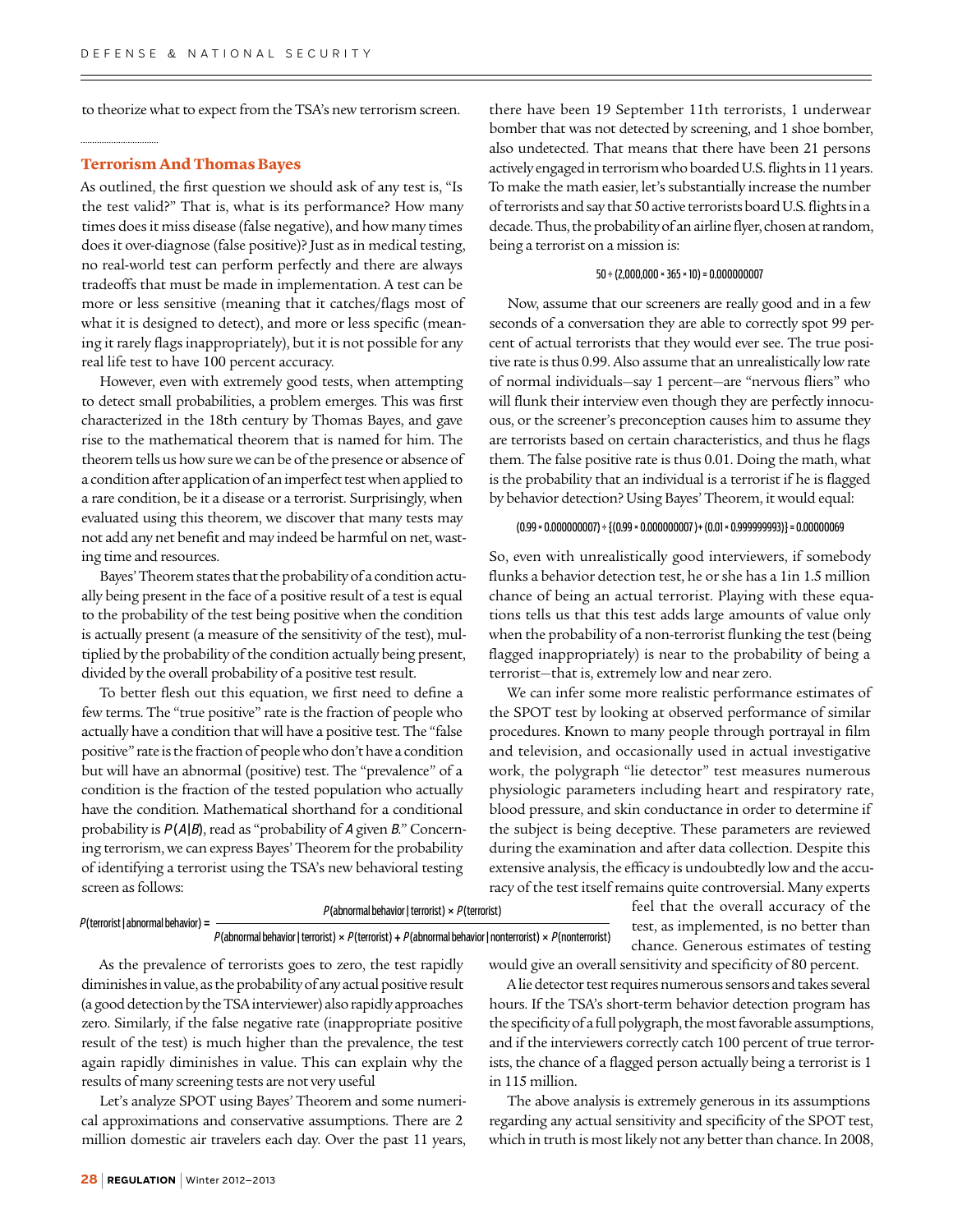the National Research Council of the National Academy of Sciences noted that "there is not a consensus within the relevant scientific community nor on the committee regarding whether any behavioral surveillance or physiological monitoring techniques are ready for use at all in the counterterrorist context." A Government Accountability Office report assessing the TSA's own notes reaches a similar conclusion:

According to TSA, anecdotal examples of [interviewer] actions at airports show the value added by SPOT to securing the aviation system. However, because the SPOT program has not been scientifically validated, it cannot be determined if the anecdotal results cited by TSA were better than if passengers had been pulled aside at random, rather than a consequence of being identified for further screening by [interviewers].

**Applying Bayes** | Police detectives generally understand the concepts behind Bayes' Theorem, even if they do not know the mathematical or quantitative formulation. When looking for a murderer, the first thing police do is narrow down the list of suspects, using intelligence, investigation, and old-fashioned police work. They use common sense and do not waste time on people who can be rapidly and logically excluded. No detective

of the interviews described by the TSA, it is difficult to know if all screeners have similar results, as there is little way of "standardizing" the inputs and responses of passengers to the interviews. Reliability is difficult to judge in this situation, but given the subjective nature of the SPOT test, it is not likely to be very high.

The third requirement for a screening test is that it actually shows some performance in the real world, yielding successful results. For a medical example, there are numerous anecdotes of patients who have been saved when their colon cancers are detected early by colonoscopy. When these reports are grouped and systematically analyzed, they give solid data supporting the use of early detection of colonic cancer by invasive colonoscopy—more patients are helped than harmed by this intervention. Large-scale data examination confirms that the test is actually useful in addition to the heavily advertised cases that put a "face" on the outcome. In contrast, the detection of terrorism by interviews or routine deployment of body scanners has not yielded a single terrorist, giving a yield of zero. Of course, there are limitations to this direct comparison—colonic cancers are not "chased away" by colonoscopy, but presumably invasive airport detection routines may have a deterrent effect on terrorism that is difficult to evaluate precisely.

### Even with unrealistically good interviewers, if somebody flunks a behavior detection test, he or she has a 1 in 1.5 million chance of being an actual terrorist.

**Cost and benefit** | The fourth tenet of screening addresses the issue of cost. Beginning students of economics hear of the "broken window fallacy." This is a thought experiment, introduced by an 1850 essay by political theorist Frédéric Bastiat, of an economically

would line up every citizen in the county and give them a polygraph or canned interview—the pre-test probability is so low, even with this involved test, that the "positive" results would be dominated by false positives. This is smart; many innocent people are nervous around the police, and many criminals are cool, smooth talkers. Similarly, "screening" numerous individuals using a lie detector, even among suspects, is a clear folly. The test has imperfect sensitivity: the guilty may "beat the test" and some of the innocent will flunk it. Any "high-risk" results may not contain the murderer after all, and may falsely exonerate the culprit, causing the investigators to focus their attention on the positive group, which now only includes innocent people. Thus, relying to any degree on that imperfect test may significantly decrease the probability of identifying a criminal or terrorist.

#### **Reliability And Performance**

After validity, the second quality of a good screening test is reliability. This means that the test is repeatable and largely gives similar results each time it is applied. Given the nature

stagnant town in which a child carelessly breaks the window of a shopkeeper. The window is subsequently repaired, which gives the local window repairman employment, and he in turn buys paint from the paint distributer and hires laborers to clean up the surrounding damage. One might say that the boy should be commended for stimulating the economy and providing employment for his community!

The core of this fallacy deals with the isolated treatment of employment and economic conditions without regard for the whole society; it does not account for the opportunity costs inherent to spending on a single program. The money and time that the individuals spent repairing this window are resources that they will not have for expanding or investing in other places in town. Similarly, as a country, for every dollar that we ineffectually spend to fight terrorism, we take away a dollar from what might be more effective efforts, as well as domestic programs such as the construction and repair of roads, schools, and infrastructure, funding of education or research, or paying down prior U.S. obligations. Of course, benefit may be partially realized due to the efficiency of a form of ready employment for security employees with low barriers to entry (a prospective TSA agent may otherwise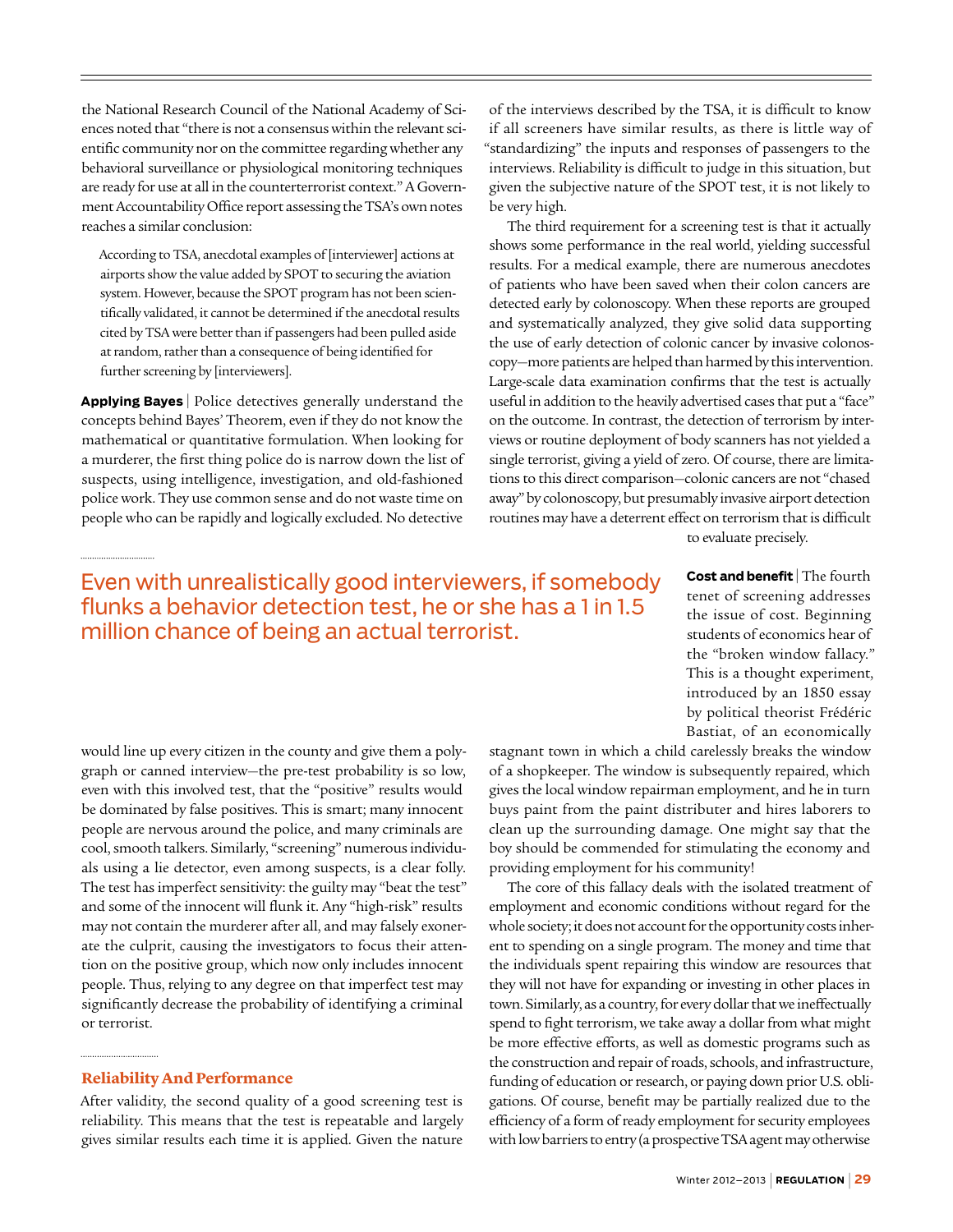be unemployed and may be unsuited to service, construction, or other productive work), and as a form of economic stimulus and increased employment this program may be moderately effective. Nevertheless, this is only a partial reduction in the tradeoff that is made by the decision to invest in an otherwise demonstratively ineffective project.

Clearly these costs are not trivial, and dwarf other governmental arenas that may benefit from increased funding. The TSA's allocated budget for fiscal year 2011 is \$8.1 billion, increased from the previous year's \$7.8 billion. For comparison, the Department of Transportation budget for 2011 to modernize the air traffic controller system from ground radar to satellite/GPS-based location, critical to ensuring continued safety in crowded airspace, was \$1.14 billion. For comparison to other areas, the National Endowment for the Arts—a perennial target for spending cuts has a fiscal year 2011 budget of \$154 million, down from 2010's \$167.5 million.

**Trusting authorities** | The fifth and final requirement of a successful test is perhaps the most important. A screening test, whether for a tumor, tuberculosis, or terrorist, should be accepted by informed members of the population before it is widely implemented. Here, as a general rule, the TSA has largely benefited from the public's respect for its work. The vast majority of travelers silently comply with security measures because they trust the system and are obedient to societally sponsored authority.

Doctors receive a similar deference when dealing with medical matters, including when advising on the suitability of any medical test. However, in return for the trust of the public, medical professionals have the obligation to conduct deep analysis of applied tests and to disseminate and apply the resulting knowledge. Physicians try to aggregate their data to make larger decisions that are removed from mere anecdote and strive to provide dispassionate analysis when deciding on public health issues. We "earn" and legitimize the trust given by acting as an agent for those who trust us, and by never hiding any findings or data from public, external scientific, or expert evaluation. In stark contrast, the TSA has not reported performance data regarding any form of enhanced or behavior-based screening. Their most recent report from 2006 of carry-on screening showed a 70 percent failure rate of detecting guns and knives passing through luggage screening, after which the agency ceased public release of any testing data.

There have been innumerable complaints in the media regarding long wait times for TSA screening, feelings of violation because of invasive pat-downs, concern regarding the untested effects of irradiating the whole body with ionizing radiation, and lost productivity during the time that one takes to remove shoes and pass through security. With a lack of understanding of the true probabilities involved in their test, SPOT screeners will likely wildly overestimate the probability that a "positive detection"—somebody acting "nervous" or "shifty"—is an actual threat to an airplane. It remains unclear if, given knowledge of the performance of the test, this would be

accepted by passengers who must undergo screening.

#### **Conclusion**

It makes sense that "layers of security" would be effective in preventing a terrorist attack, and if the tests are independent, then the probability of detection multiplies. However, these layers must not inconvenience massive amounts of people in order to add negligible security benefit. A metal detector is capable of extremely high specificity, while a SPOT interviewer is not. Intelligence detection, coherently acting on tips and observation of known terrorist organizations behind the scenes, may similarly have good specificity at minimal economic and social cost to the business and pleasure traveler.

Utilizing this construct, we believe that Americans should not tolerate the charade of mini-interviews of all passengers. It would add virtually no additional security to our airports, but it would come at great cost. This is modern-day phrenology, with components of mysticism and mind-reading resulting in an avoidance of rational examination. There is a very real risk of systematic bias from the subconscious transference of the "behavior detectors," repeated persecution of "nervous fliers," and degeneration of detection into simple racism or religiousappearance-based screening.

It is easy to criticize a person or institution as we have done in this paper. It is more difficult to offer remedies or explicit methods to follow for improvement. Fortunately, in the case of airport screening, there are many deficiencies that would be most cost-efficient to remedy. On domestic flights, there is no bag–passenger matching prior to takeoff and only a fraction of luggage is screened by any sort of method, according to current TSA proceedings. It is currently possible to pack a large bomb into a suitcase of a domestic flight, check it to the destination, and leave the airport, and there is a very good chance the luggage will then be directly loaded on a plane with hundreds of people. Many flights mix cargo and passengers, without a 100 percent evaluation rate for explosives using readily available X-ray or CAT scan technologies. The TSA has set multiple internal deadlines for the goal of screening all checked luggage, but all have been missed and the agency reports it is currently not accomplished. This remains a gaping hole for security. Screening all checked luggage is a relatively inexpensive fix. In our research for this article, it became immediately clear that travelers are aware of all of the "increased security initiatives" at airports, but not a single person knew of the screening procedures, or lack thereof, for the luggage sitting 10 feet below them in the plane's pressurized cargo hold.

It is very important to note that in medicine, screening tests are never used once a patient has symptoms. Once a patient presents with a cough, tests should focus on diagnosis leading to treatment, not asymptomatic screening. The risk-to-benefit analysis significantly changes and the "pre-test probability" is assumed to be much higher. Similarly, once the reasonable identification of persons of interest has occurred, appropriate testing